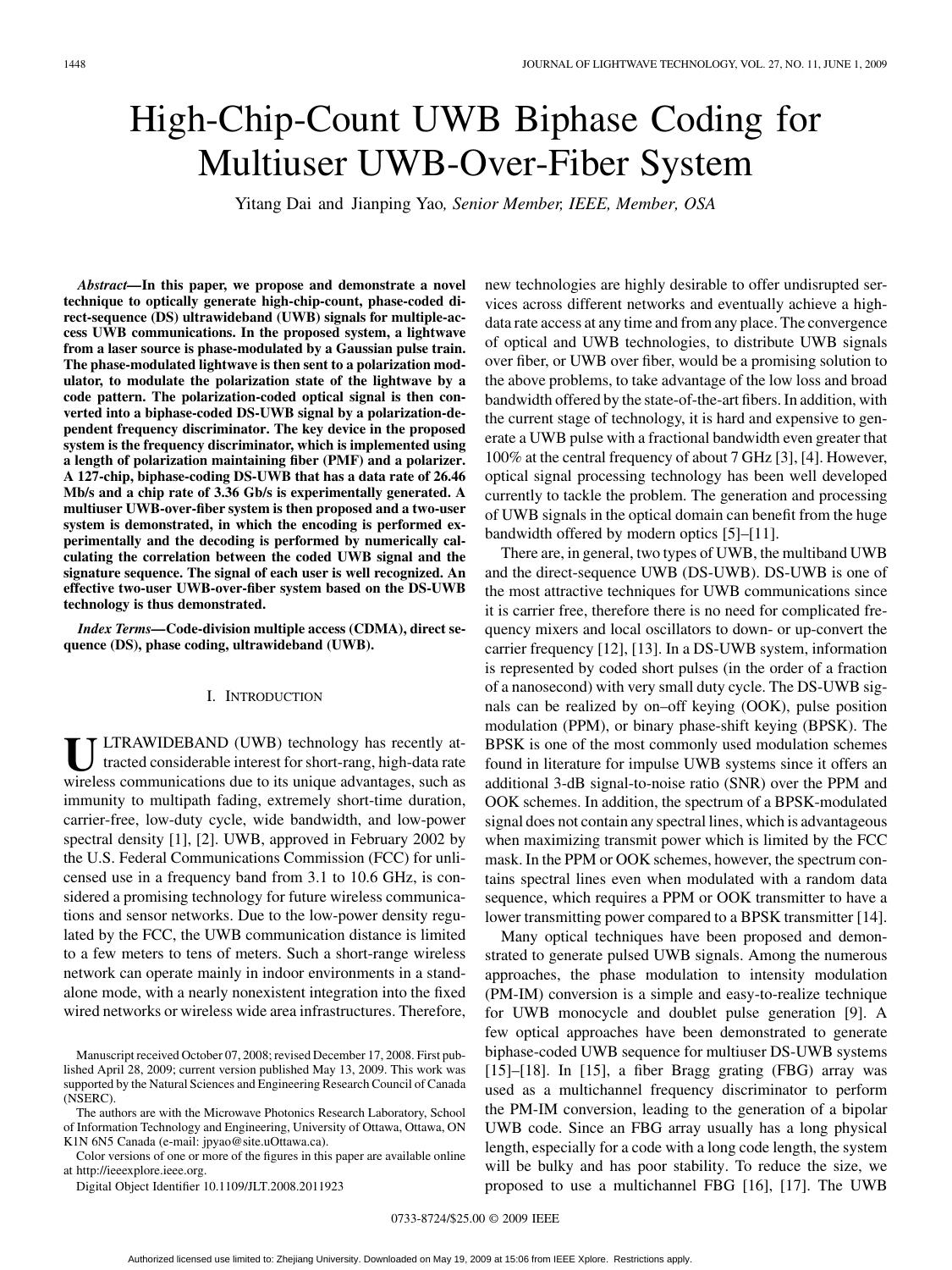

Fig. 1. (a) The proposed scheme for the generation of biphase-coded UWB signals. (b) Frequency response of the required polarization-dependent frequency discriminator.



Fig. 2. (a) Polarization-dependent frequency discriminator which consists of a length of PMF and a polarizer. (b) Measured transmission spectrum of the filter.

encoding schemes in [15]–[17] were all implemented based on a multiwavelength source. For a UWB system having a data sequence with a long chip count, the number of wavelengths would be large, which may make it difficulty for practical implementation, since the chip count of the UWB sequence is equal to the number of the used wavelengths. On the other hand, to support more users, the chip count of the DS-USB sequence should be high.

In this paper, we propose and demonstrate a novel approach for optical generation of biphase-coded DS-UWB signals, in which the UWB sequence with arbitrary chip count could be generated with only a single wavelength. In the proposed scheme, a lightwave from a laser source is modulated by a Gaussian pulse train at a phase modulator. The phase-modulated lightwave is then sent to a polarization modulator, to modulate the polarization of the lightwave by a binary code pattern. The Gaussian pulse train is synchronized with the code pattern. Depending on the code that is 1 or 0, the polarization state of the lightwave is rotated by  $\pi/2$  or 0. A polarization-dependent frequency discriminator (FD) is then used to perform PM-IM conversion, to generate a biphase UWB pulse sequence [9]. The proposed scheme is experimentally demonstrated. A biphase-coded UWB sequence with a chip length of 127 is generated, which has a data rate of 26.46 Mb/s and a chip rate of 3.36 Gb/s. Based on the encoding technique, a multiple-user system is then proposed, in which different users are represented by different phase code patterns. To prove the concept, a two-user system is demonstrated, in which the generated UWB sequences are decoded by performing correlation with the signature sequence of a specific user using a computer. The correlation results show that each user can be well recognized.

This paper is organized as follows. In Section II, the principle of the proposed UWB coding technique is first discussed. Then, the realization of the polarization-dependent, multichannel frequency discriminator is presented. In Section III, a 127-chip BPSK UWB sequence is generated based on the multichannel frequency discriminator. In Section IV, a multiuser UWB-overfiber system is proposed based on the encoding scheme with a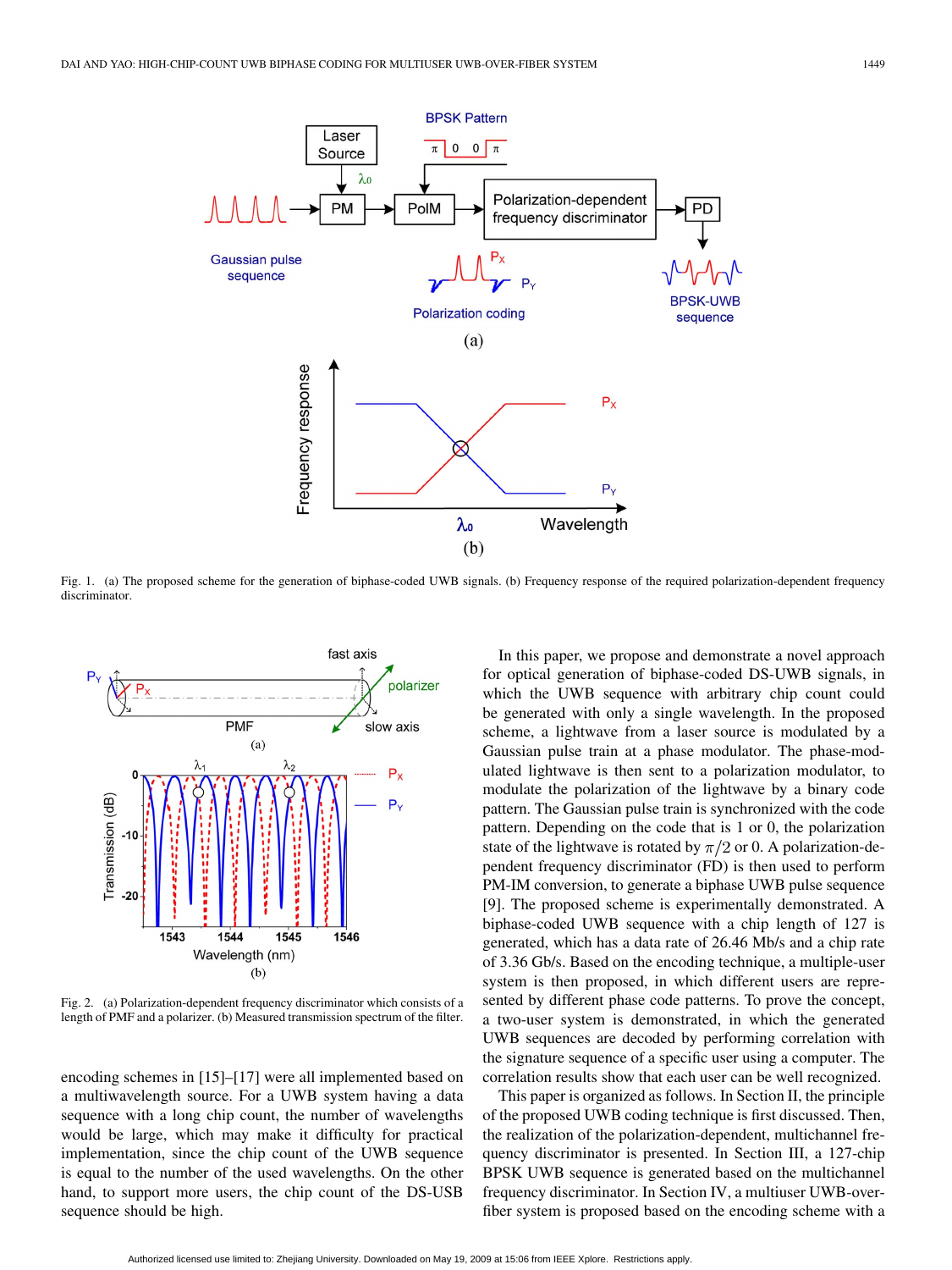

Fig. 3. Experiment setup for a single-user UWB biphase-coding system.

two-user system experimentally demonstrated. A conclusion is drawn in Section V.

## II. PRINCIPLE

The proposed scheme for a long-chip-count UWB biphase coding is illustrated in Fig. 1(a). The lightwave from a laser source is phase modulated by a Gaussian pulse train at a phase modulator. The phase-modulated lightwave is then sent to a polarization modulator (PolM), with its polarization state being modulated by a nonreturn-to-zero (NRZ) data sequence. The NRZ data sequence is the BPSK code pattern, which is synchronized with the Gaussian pulse train. A polarization-dependent frequency discriminator is connected at the output of the PolM. Depending on the polarization state of the lightwave, a UWB pulse with or without polarity inversion is generated thanks to the PM–IM conversion at the polarization-dependent frequency discriminator. The key device in the proposed scheme is the polarization-dependent frequency discriminator, which should be designed to have a frequency response depending on the polarization state of the input lightwave, as shown in Fig. 1(b).

In the proposed system, the polarization-dependent frequency discriminator is implemented using a length of polarization maintaining fiber (PMF) and a polarizer, as illustrated in Fig. 2(a).

The polarization axis of the polarizer should be oriented at an angle of  $45^{\circ}$  with respect to the output principle axis of the PMF, as shown in Fig. 2(a). In our demonstration, the PMF has a beat length of 3.75 mm. The total length of the PMF is about 11.7 m. If the input polarization state  $P_X$  is oriented at an angle of  $45^{\circ}$  to the input principal axis of the PMF, as shown in Fig. 2(a), the transmission spectrum of the PMF followed by the polarizer corresponds to a multichannel filter, with a free spectral range (FSR) of 0.52 nm, as shown by the dashed line in Fig. 2(b). If the input polarization state is at  $P<sub>Y</sub>$ , which is oriented at an angle of  $135^{\circ}$  to the principal axis of the PMF, the transmission spectrum is then shifted by a half FSR, as shown by the solid line in Fig. 2(b). When the wavelength of the input light is located at one of the cross points of the two transmission spectra, e.g.,  $\lambda_1$  and  $\lambda_2$  in Fig. 2(b), the filter is then the required polarization-dependent frequency discriminator. Obviously, the proposed frequency discriminator has a multichannel response, which is useful when there are multiple users (wavelengths).

# III. 127-CHIP BPSK UWB CODING

Based on the above principle, the UWB biphase coding for a single user is experimentally demonstrated in this section. The experiment setup is illustrated in Fig. 3.



Fig. 4. Generated monocycle pulses with opposite polarities when the input polarization state to the frequency discriminator is switched by the PolM.

The PolM used in the system is a special phase modulator, which supports both TE and TM modes with however opposite phase modulation indices [19]. The polarization state of the input lightwave to the PolM is oriented at an angle of  $45^{\circ}$  to one principle axis of the PolM by using a polarization controller  $(PC<sub>1</sub>)$ . If the PolM is driven by 0 or a half-wave voltage  $V_{\pi}$ , a lightwave with either of the two orthogonal polarization states, illustrated as  $P_X$  and  $P_Y$  in Fig. 1(a), will then be obtained. If the PolM is driven by a binary sequence with voltages of 0 and  $V_{\pi}$ , corresponding to the desired phase code pattern, the code pattern is then encoded into the polarization state of each phase-modulated pulse.

In our single-user experiment, the wavelength of the laser source is tuned at  $\lambda_1$ , as shown in Fig. 2(b), where the magnitudes of transmission are identical with however opposite slopes for  $P_X$  and  $P_Y$ . By controlling the voltage applied to the PolM to be 0 or  $V_{\pi}$ , the spectrum of the frequency discriminator is shifted between the solid and the dashed lines, with positive or negative slope of the frequency discriminator being used for PM–IM conversion. A Gaussian monocycle with opposite polarities is then generated. In our experiment, the electrical Gaussian pulse train driving the PM has a full-width-at-half-maximum (FWHM) of 63 ps and a data rate of 3.36 Gb/s. The PolM is driven by an NRZ code with the same data rate to ensure a good synchronization between the Gaussian pulse train and the NRZ code. Fig. 4 shows the generated Gaussian monocycles with opposite polarities, measured by a high-speed sampling oscilloscope.

The long-chip-count phase coding can be easily achieved by inputting the corresponding NRZ data into the PolM. Fig. 5 shows a binary-phase-coded monocycle sequence when the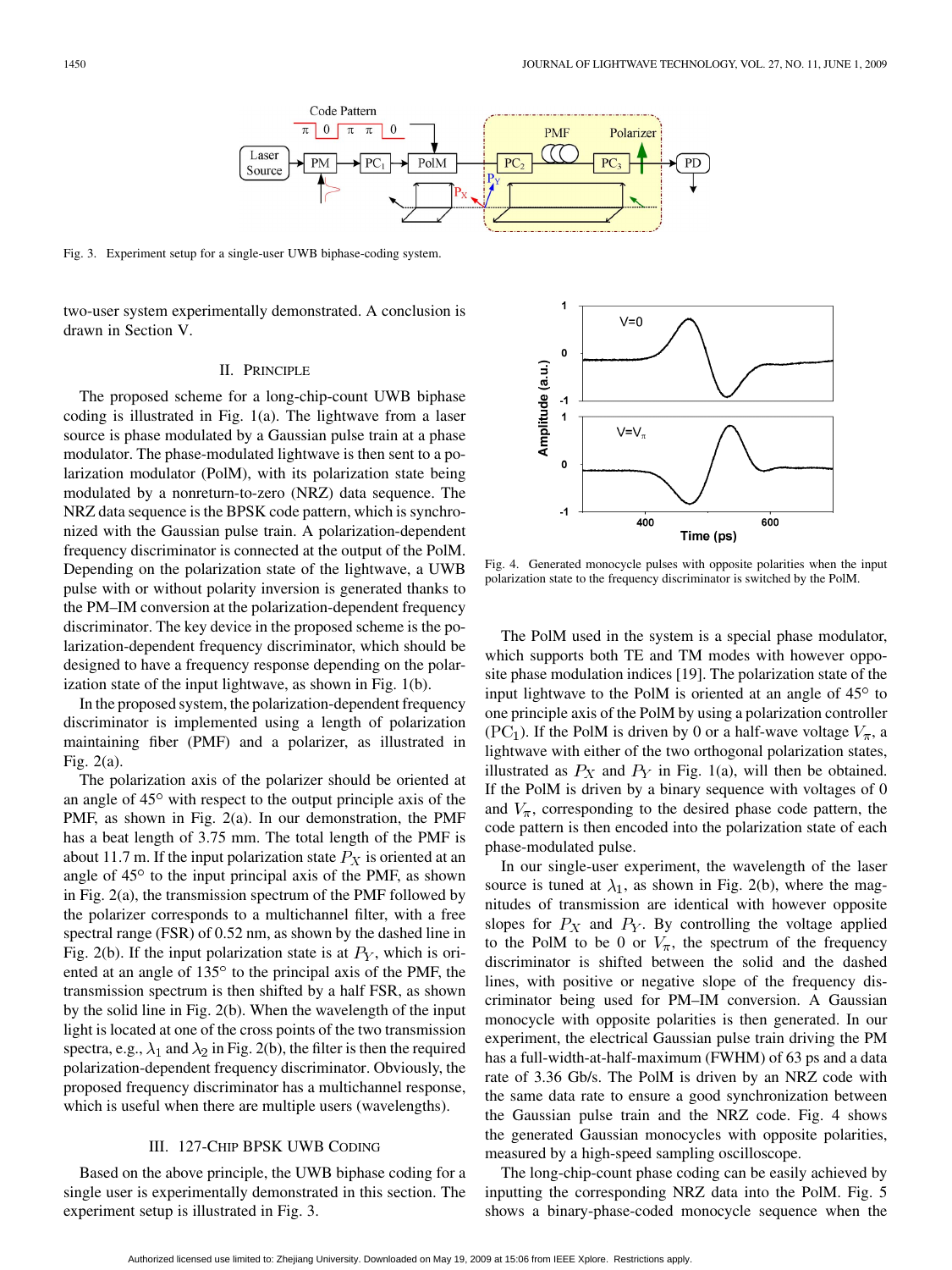

Fig. 5. (a) Measured 127-chip binary-phase-coded monocycle sequence and (b) its zoom-in display.



Fig. 6. Decoded signal by calculating the correlation between the measured signal in Fig. 5 and the signature sequence; the insert gives a zoom-in display.

NRZ code is a 127-chip M-sequence (marked as  $C_0$ ). Since the chip rate is 3.36 Gb/s, a code length of 127 corresponds to a data rate of  $26.456$  Mb/s. The output RF power is  $-12$  dBm from the PD. In a practical UWB-over-fiber system, a PD with a high output power is required in order to increase the radiation power. The decoding can be implemented in a UWB receiver by performing correlation between the encoded signal and a signature sequence [20], [21], just like in a DS-CDMA system. In this paper, the decoding process is done by calculating the correlation between the measured signal and the signature sequence, which is the theoretical (ideal) monocycle sequence with the same phase code pattern used in the experiment. The autocorrelation is plotted in Fig. 6, and a high autocorrelation peak is observed.

In the previous approaches, the digital data of a user are loaded through the PM [15]–[17]. Here we propose a code switch scheme where a user data sequence and the code pattern are both loaded through the PolM. In our design, the digital information "1" and "0" are represented by two code patterns (M-sequences)  $C_1$  and  $C_0$ , respectively, with good autocorrelation and cross-correlation properties. Since the two codes have good orthogonality, the digital information can be recognized simply by performing matched filtering at the receiver. Then the PM is only driven by a periodic Gaussian pulse train, and such a scheme will simplify the system design when multiple users are required, which will be discussed in Section IV.

To demonstrate the use of the proposed code switch scheme in the DS-UWB system, we transmit a signal of four bits  $(1,0,0,1)$  by the two code patterns  $C_1$  and  $C_0$ . The measured



Fig. 7. (a) Encoded signal when the code switch scheme is used. (b) Recovered signal by the correlator.

encoded signal is plotted in Fig. 7(a). At the receiver, the encoded signal can be decoded by a correlator corresponding to  $C_1$ . Here we simulate such a process by calculating the cross correlation between the received signal and the signature sequence corresponding to  $C_1$ . The decoded signal is plotted in Fig. 7(b). Obviously, the original signal  $(1,0,0,1)$  is recognized successfully.

## IV. MULTIUSER UWB-OVER-FIBER SYSTEM

Since only one wavelength is required for one user, a multiple-user UWB-over-fiber system could be easily achieved by this technique with multiple wavelengths, as shown in Fig. 8. For a system with  $N$  users, an  $N$ -wavelength source,  $N$  PolMs, and a pair of Mux and DeMux are required. In addition,  $N$ PMs may also be required by which the data of the  $N$  users are loaded. However, as we discussed in Section III, if the code switch scheme is used, both the code pattern and the user information are loaded through the PolM, and only a periodic Gaussian pulse train is inputted into the PM. Therefore, only one PM is required in the whole system, which simplifies greatly the system.

To demonstrate a simple multiuser UWB-over-fiber system, we assume that system supports two users and the transmitted data are all "1s" for each user in our experiment. As shown in Fig. 8, two laser sources, with wavelengths of  $\lambda_1$  and  $\lambda_2$ as shown in Fig. 2(b), are combined and phase modulated by a Gaussian pulse train, then demultiplexed and encoded at the PolMs which are driven by two 127-chip M-sequences  $C_{11}$  and  $C_{21}$  with good autocorrelation and cross- correlation properties. Then, the two lightwaves are combined at the multiplexer and pulse shaped by the multichannel FD. The output is the sum of the signals of the two users, and measured by a high-speed sampling oscilloscope, which is plotted in Fig. 9(a).

For practical applications, the output signal from the PD could be radiated to free space by a UWB antenna and then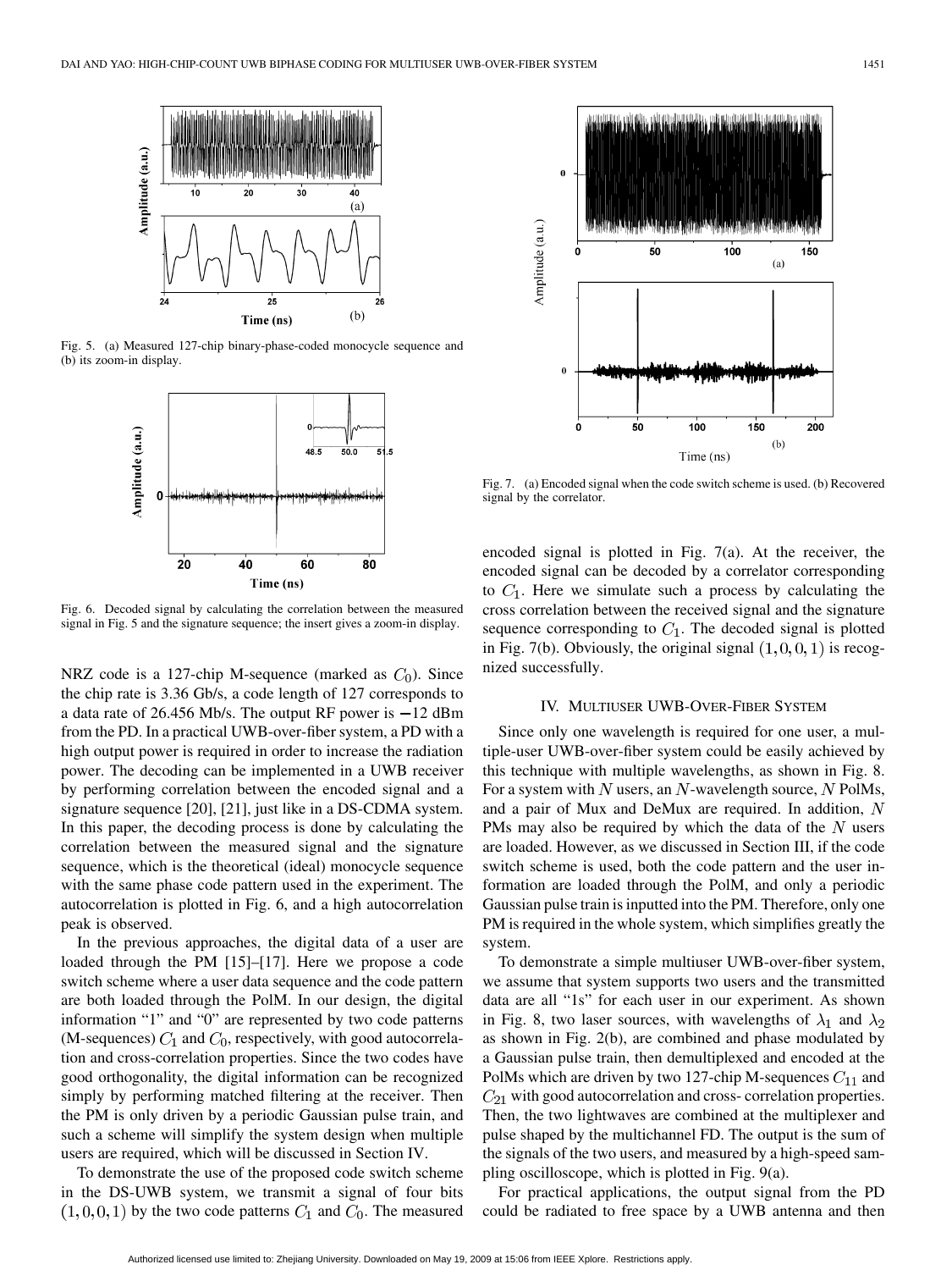

Fig. 8. Multiuser UWB-over-fiber system based on DS-UWB.



Fig. 9. (a) Output signal of a two-user UWB-over-fiber system. (b) Decoded signals by calculating the correlation between the measured encoding signal in (a) and the signature sequences corresponding to  $C_{11}$  and  $C_{21}$ .

received by the users. Since the code patterns of the two users are orthogonal, the wireless UWB receiver can then recognize the data of the specific user by matched filtering or correlation using the corresponding signature sequence. For the two-user system, the signature sequences are the simulated monocycle sequences corresponding to patterns  $C_{11}$  and  $C_{21}$ . The decoded signals are plotted in Fig. 9(b). Clearly, the signal of each user is well recognized. An effective dual-user UWB-over-fiber system based on the DS-UWB technology is thus demonstrated. We should note that in a real system, the free-space propagation will introduce signal distortions due to the varying spectral amplitude response either from the antenna or the fundamental propagation effects or from the varying spectral phase response. Such distortions would degrade the orthogonality of the generated codes, which could be a challenge for a real system implementation [5], [21].

## V. CONCLUSION

In this paper, we proposed and experimentally demonstrated a novel approach for optical generation of DS-UWB signals. Biphase-coded 127-chip UWB sequences were experimentally generated, based on which a dual-user UWB-over-fiber system was implemented. The proposed technology has the following advantages: 1) only a single wavelength is required for one user, and the code pattern could be very long and software defined; 2) the multiuser system has a simple structure and the implementation of the system can benefit from the well-developed wavelength division multiplexing (WDM) technology.

#### **REFERENCES**

- [1] D. Porcine, P. Research, and W. Hirt, "Ultra-wideband radio technology: Potential and challenges ahead," *IEEE Commun. Mag.*, vol. 41, no. 7, pp. 66–74, Jul. 2003.
- [2] M. Ghavami, L. B. Michael, and R. Kohno*, Ultra Wide-Band Signals and Systems in Communication Engineering*. West Susses, U.K.: Wiley, 2004.
- [3] L. Zhu, S. Sun, and W. Menzel, "Ultra-wideband (UWB) bandpass filters using multiple-mode resonator," *IEEE Microw. Wireless Compon. Lett.*, vol. 15, no. 11, pp. 796–798, Nov. 2005.
- [4] W. P. Lin and J. Y. Chen, "Implementation of a new ultrawide-band impulse system," *IEEE Photon. Technol. Lett.*, vol. 17, no. 11, pp. 2418–2420, Nov. 2005.
- [5] J. D. McKinney and A. M. Weiner, "Compensation of the effects of antenna dispersion on UWB waveforms via optical pulse-shaping techniques," *IEEE Trans. Microwave Theory Tech.*, vol. 54, no. 4, pp. 1681–1686, Apr. 2006.
- [6] J. Dong, X. Zhang, J. Xu, and D. Huang, "Ultrawideband monocycle generation using cross-phase modulation in a semiconductor optical amplifier," *Opt. Lett.*, vol. 32, no. 10, pp. 1223–1225, May 2007.
- [7] T. Kuri, Y. Omiya, T. Kawanishi, S. Hara, and K. Kitayama, "Optical transmitter and receiver of 24-GHz ultra-wideband signal by direct photonic conversion techniques," in *Proc. Int. Top. Meeting Microw. Photon.*, Oct. 2006, no. 1–4, W3.3.
- [8] H. Chen, M. Chen, C. Qiu, J. Zhang, and S. Xie, "UWB monocycle pulse generation by optical polarization time delay method," *Electron. Lett.*, vol. 43, no. 9, pp. 542–543, Apr. 2007.
- [9] F. Zeng and J. P. Yao, "Ultrawideband impulse radio signal generation using a high-speed electrooptic phase modulator and a fiber-Bragggrating-based frequency discriminator," *IEEE Photon. Technol. Lett.*, vol. 18, no. 19, pp. 2062–2064, Oct. 2006.
- [10] Q. Wang and J. P. Yao, "An electrically switchable optical ultrawideband pulse generator," *J. Lightw. Technol.*, vol. 25, no. 11, pp. 3626–3633, Nov. 2007.
- [11] C. Wang, F. Zeng, and J. P. Yao, "All-Fiber Ultrawideband pulse generation based on spectral shaping and dispersion-induced frequency-to-time conversion," *IEEE Photon. Technol. Lett.*, vol. 19, no. 3, pp. 137–139, Feb. 2007.